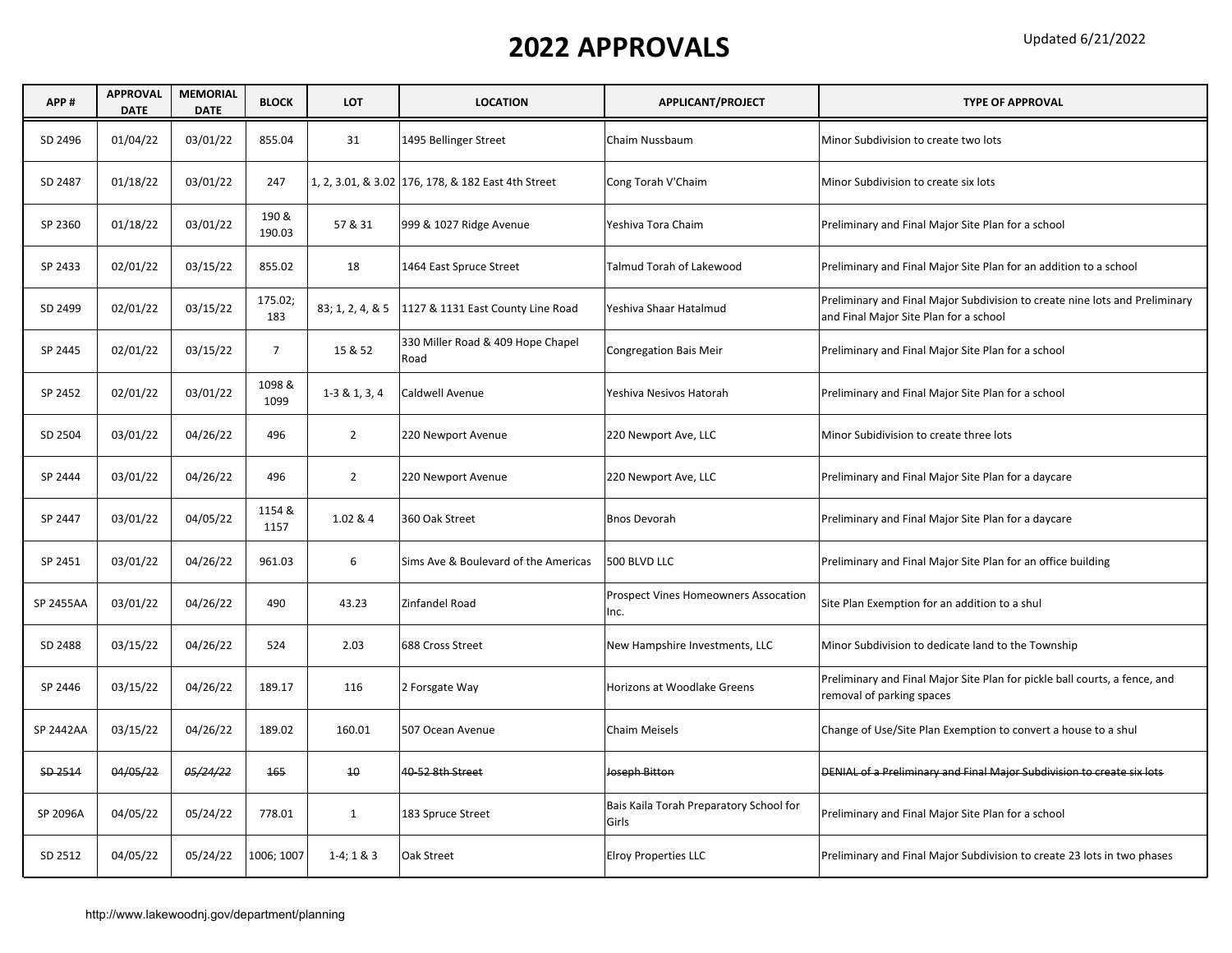| APP#             | <b>APPROVAL</b><br><b>DATE</b> | <b>MEMORIAL</b><br><b>DATE</b> | <b>BLOCK</b> | LOT                         | <b>LOCATION</b>                      | <b>APPLICANT/PROJECT</b>                | <b>TYPE OF APPROVAL</b>                                                      |
|------------------|--------------------------------|--------------------------------|--------------|-----------------------------|--------------------------------------|-----------------------------------------|------------------------------------------------------------------------------|
| SD 2518          | 04/05/22                       | 05/24/22                       | 1098; 1099   | $1-3; 1, 3, 4$              | Caldwell Avenue                      | Yeshiva Nesivos Hatorah                 | Minor Subdivision to create two lots                                         |
| SP 2453          | 04/26/22                       | 05/24/22                       | 782.03       | 10                          | 744 Vine Avenue                      | Joseph S Halpern                        | Preliminary and Final Major Site Plan for a synagogue with rabbi's residence |
| SP 2461          | 04/26/22                       | 05/24/22                       | 1609         | 14                          | 1905 Swarthmore Avenue               | Beacon Roofing Supply, Inc.             | Minor Site Plan for a parking expansion                                      |
| SP 2449          | 04/26/22                       | 05/24/22                       | 1602         | 13                          | 700 Vassar Avenue                    | Warshauer Electric Supply Company, Inc. | Preliminary and Final Major Site Plan for an addition to warehouse           |
| SD 2513          | 04/26/22                       | 05/24/22                       | 774.01       | 11.01 & 11.02               | Pine Street                          | Anshei Sefard & Yossi Zucker            | Minor Subdivision to realign lot lines                                       |
| SP 2457          | 04/26/22                       | 05/24/22                       | 774.01       | 11.04                       | Pine Street                          | Anshei Sefard                           | Preliminary and Final Major Site Plan for a synagogue                        |
| SP 2351          | 04/26/22                       | 05/24/22                       | 1602         | $\overline{7}$              | 730 Vassar Avenue                    | 730 Vassar Ave, LLC                     | Reconsideration of a design waiver for the previously approved Site Plan     |
| SD 2524          | 04/26/22                       | 05/24/22                       | 251.01       | 31.12, 31.21, &<br>46.01    | 33 Serenity Way                      | Mendy Piller                            | Minor Subdivision to create four lots                                        |
| SD 2083          | 05/10/22                       | 06/21/22                       | 189.03       | 171.01                      | 1262 Ridge Avenue                    | Benjamin Weber                          | Extension                                                                    |
| <b>SP 2448AA</b> | 05/10/22                       | 06/21/22                       | 237          | 25                          | 215 East Fifth Street                | Jack Streicher                          | Change of Use/Site Plan Exemption to convert a house to a shul               |
| SD 2509          | 05/24/22                       | 06/21/22                       | 778.06       | 65                          | 611 River Avenue                     | Jonas Landau                            | Minor Subdivision to create two lots                                         |
| SP 2465          | 05/24/22                       | 06/21/22                       | 1606         | 10                          | 1930 Swarthmore Avenue               | <b>Gerard Vitillo</b>                   | Amended Preliminary and Final Major Site Plan for a building addition        |
| SD 2522          | 05/24/22                       | 06/21/22                       | 1084         | 16                          | Evergreen Boulevard                  | Vermont Holdings 2, LLC                 | Minor Subdivision to create two lots                                         |
| SD 2485          | 05/24/22                       | 06/21/22                       | 11.08        | 17 & 18                     | 17 & 29 Royal Court                  | Yehoshua B Weinstein                    | Extension                                                                    |
| SP 2437          | 05/24/22                       | 06/21/22                       | 1; 1.01      | 3; 3 & 8 & 5                | 2 Kent Road, 18 & 22 Cathedral Drive | Congregation Bnos Yaakov                | Preliminary and Final Major Site Plan for a 31-stall parking lot             |
| SP 2473          | 05/24/22                       | 06/21/22                       | 961          | 2.05, 2.10, 2.11,<br>& 2.13 | Ave of the States & Cedarbridge      | Tower 5 Equity LLC                      | Preliminary and Final Major Site Plan for an office building                 |
| SD 2510          | 06/14/22                       | 07/26/22                       | 24           | 23, 24.01, & 34             | 1452 & 1456 14th Street              | <b>Besadar Holdings LLC</b>             | DENIAL of a Preliminary and Final Major Subdivision to create nine lots      |
|                  |                                |                                |              |                             |                                      |                                         |                                                                              |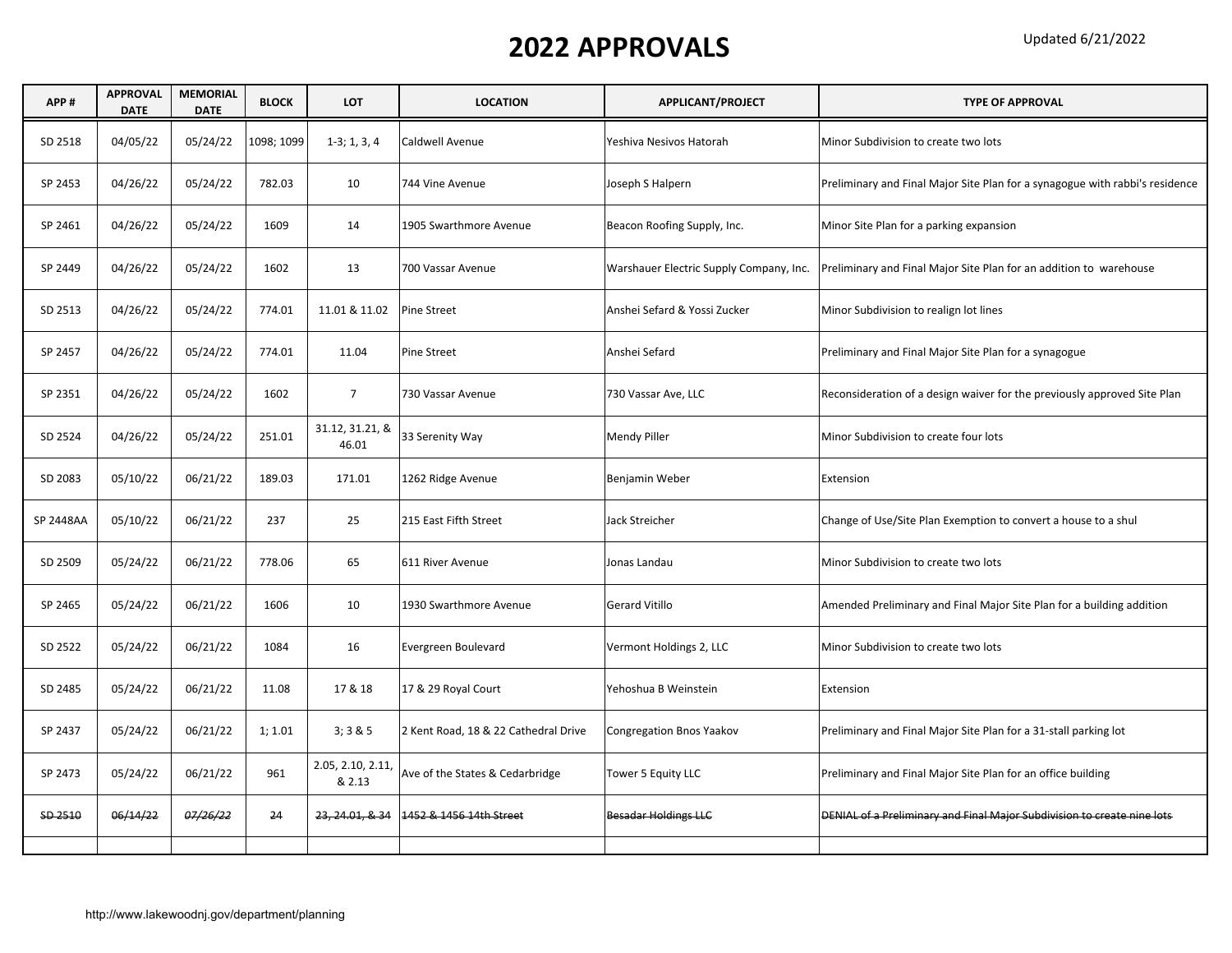| APP#    | <b>APPROVAL</b><br><b>DATE</b> | <b>MEMORIAL</b><br><b>DATE</b> | <b>BLOCK</b> | <b>LOT</b>  | <b>LOCATION</b>                   | APPLICANT/PROJECT      | <b>TYPE OF APPROVAL</b>                     |
|---------|--------------------------------|--------------------------------|--------------|-------------|-----------------------------------|------------------------|---------------------------------------------|
| SP 2482 | 06/21/22                       | <i>07/26/22</i>                | 223.01       | 71.01       | 755 Somerset Avenue               | Lakewood Board of Ed   | Courtsey review for an addition to a school |
| SP 2483 | 06/21/22                       | 07/26/22                       | 189.01       | 16          | 100 Linden Street                 | Lakewood Board of Ed   | Courtsey review for parking                 |
| SD 2489 | 06/21/22                       | 07/26/22                       | 782          | 7.01 & 8.05 | 685 River Ave & 10 Chelsea Court  | Friedman Family LLC    | Extension                                   |
| SD 2490 | 06/21/22                       | <i>07/26/22</i>                | 548          | $20 - 22$   | 536, 540, 546 Ocean Avenue        | Ocean Avenue Group LLC | Extension                                   |
| SD 2481 | 06/21/22                       | 07/26/22                       | 841 & 842    | 6 & 1       | 301 Spruce Street & Pineview Road | 301 Spruce Strt LLC    | settlement agreement with neighbor          |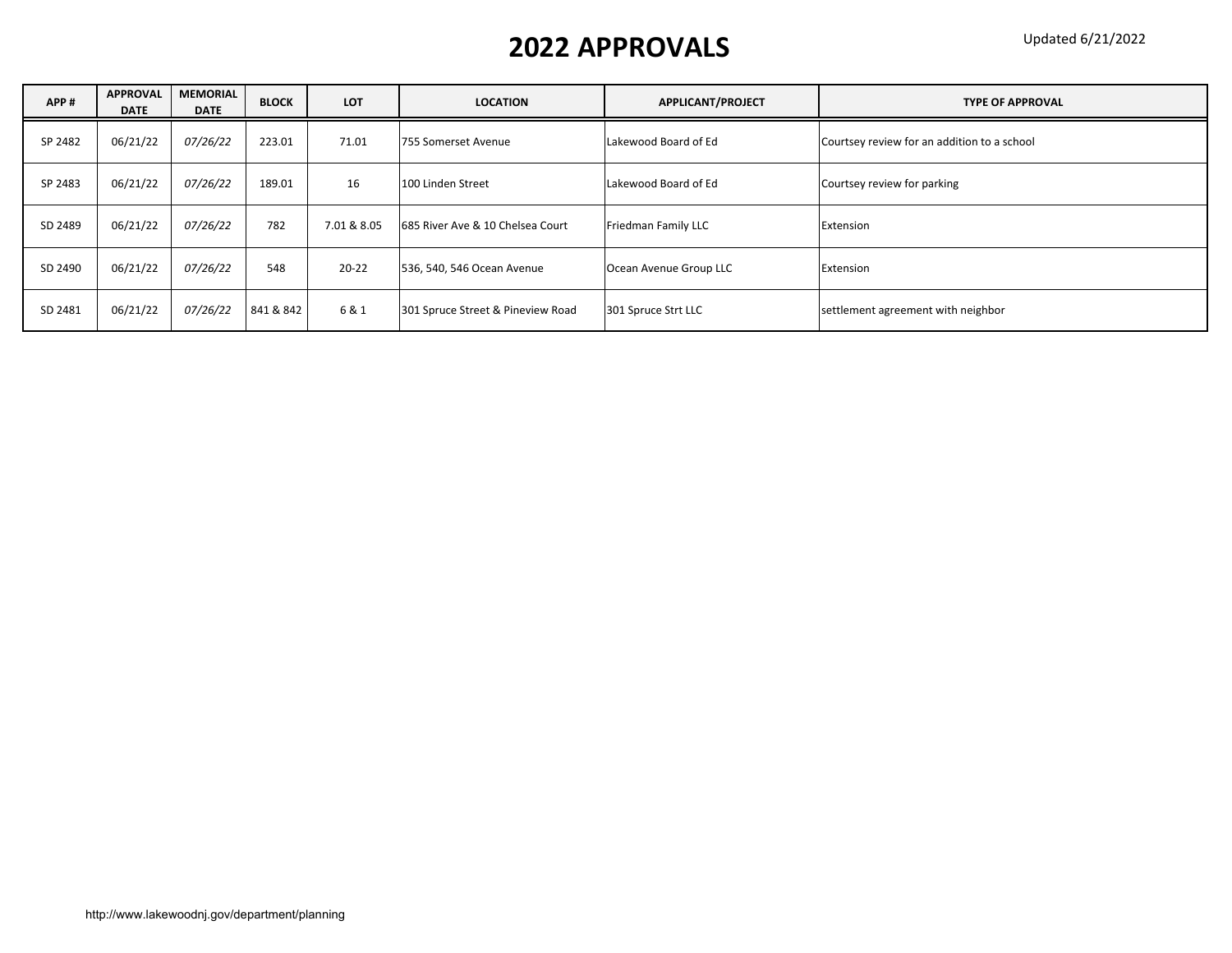| APP#      | <b>APPROVAL</b><br><b>DATE</b> | <b>MEMORIAL</b><br><b>DATE</b> | <b>BLOCK</b>     | <b>LOT</b>                      | <b>LOCATION</b>                   | <b>APPLICANT/PROJECT</b>    | <b>TYPE OF APPROVAL</b>                                                                          |
|-----------|--------------------------------|--------------------------------|------------------|---------------------------------|-----------------------------------|-----------------------------|--------------------------------------------------------------------------------------------------|
| SD 2443   | 01/05/21                       | 02/16/21                       | 189              | 116 & 117                       | Ocean Avenue                      | Simon Soloff                | Preliminary and Final Major Subdivision to create 10 lots                                        |
| SP 2396   | 01/05/21                       | 02/16/21                       | 1600             | 4                               | 470 Oberlin Avenue South          | 470 Oberlin LLC             | Preliminary and Final Major Site Plan for an addition to a warehouse                             |
| SD 2445   | 01/05/21                       | 02/16/21                       | 450; 457;<br>458 | 9; 1, 2, 4, 6; 1-6 Cross Street |                                   | Block 458 LLC               | Preliminary and Final Major Subdivision to create 40 lots                                        |
| SP 2405   | 01/19/21                       | 02/16/21                       | 189.03           | 166                             | <b>Pinehurst Drive</b>            | Tivoli at Lakewood LLC      | Preliminary and Final Major Site Plan for apartment buildings                                    |
| SP 2399   | 02/02/21                       | 03/16/21                       | 1601             | 3                               | 475 Oberlin Ave                   | 475 Oberlin Owner LLC       | Preliminary and Final Major Site Plan for an office building                                     |
| SP 2401AA | 02/02/21                       | 03/16/21                       | 2.03             | 1&2                             | West County Line Road             | Jackson Office Complex, LLC | Site Plan Exemption for an office building (mostly in Jackson)                                   |
| SP 2350   | 02/16/21                       | 03/16/21                       | 189.03           | 76.01                           | 1125 Ocean Avenue                 | DC Commercial               | Preliminary and Final Major Site Plan for a building addition                                    |
| SP 2411AA | 03/02/21                       | 04/20/21                       | 189.31           | 154                             | 615 Bergen Avenue                 | <b>Shmuel Censor</b>        | Change of Use/Site Plan Exemption to convert a house to a school                                 |
| SD 2469   | 03/02/21                       | 03/16/21                       | 418              | 10                              | 336 River Avenue                  | Mordechai Eichorn           | Minor Subdivision to create two zero lot line lots                                               |
| SD 2468   | 03/02/21                       | 04/20/21                       | 1601             | $\overline{2}$                  | 485 Oberlin Avenue                | 485 Oberlin Owner LLC       | Minor Subdivision to create three lots and Amended Site Plan for existing<br>buildling to remain |
| SP 2402   | 03/02/21                       | 04/20/21                       | 1601             | 2 (proposed<br>2.03)            | 485 Oberlin Avenue                | 485 Oberlin Owner LLC       | Preliminary and Final Major Site Plan for a warehouse                                            |
| SP 2403   | 03/02/21                       | 04/20/21                       | 1601             | 2 (proposed<br>2.02)            | 485 Oberlin Avenue                | 485 Oberlin Owner LLC       | Preliminary and Final Major Site Plan for a warehouse                                            |
| SD 2476AO | 03/16/21                       | $\omega$                       | 1033             | 4.01 & 4.02                     | <b>Bradhurst Avenue</b>           | JLYG, LLC                   | Oak Street Core Administrative Subdivision to adjust lot lines                                   |
| SD 2120   | 03/16/21                       | 04/20/21                       | 855.06           | 24, 24.01, & 27 Oak Street      |                                   | Mordechai Eichorn           | Extension                                                                                        |
| SD 2121   | 03/16/21                       | 04/20/21                       | 855.06           | 18 & 33                         | Oak Street                        | Mordechai Eichorn           | Extension                                                                                        |
| SP 2412   | 03/16/21                       | 04/20/21                       | 248.01           | 69, 70, & 72                    | South Park Avenue                 | Lakewood Cheder School      | Preliminary & Final Major Site Plan for an addition to an existing school                        |
| SD 2471   | 03/16/21                       | 04/20/21                       | 1100             |                                 | 17, 19, 22, & 23 Vermont Avenue   | Yeshivas Ohr Olam           | Minor Subdivision to create two lots                                                             |
| SP 2410   | 03/16/21                       | 04/20/21                       | 1100             |                                 | 17, 19, 22, & 23   Vermont Avenue | Yeshivas Ohr Olam           | Preliminary & Final Major Site Plan for a school                                                 |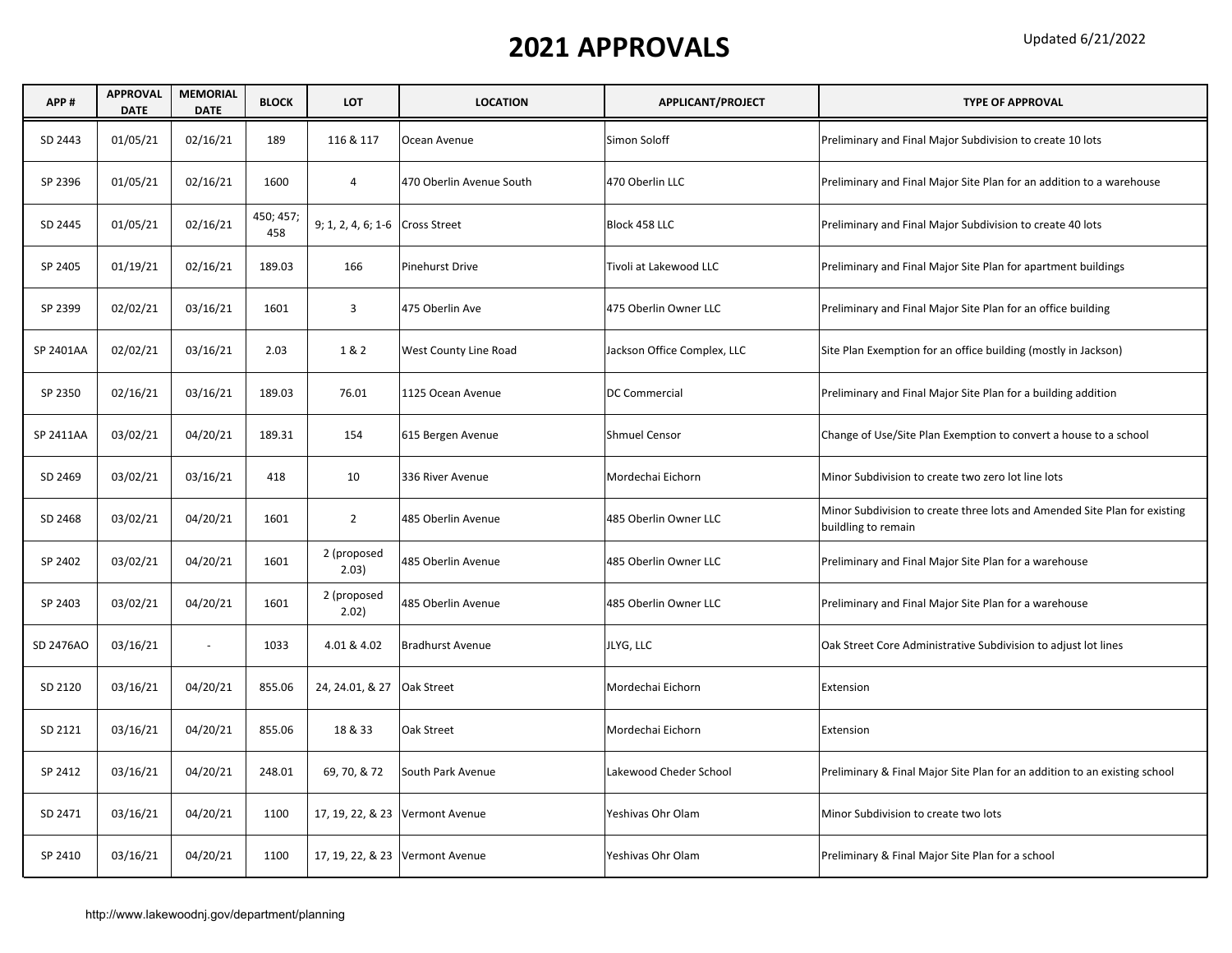| APP#      | <b>APPROVAL</b><br><b>DATE</b> | <b>MEMORIAL</b><br><b>DATE</b> | <b>BLOCK</b>   | LOT              | <b>LOCATION</b>                                 | APPLICANT/PROJECT           | <b>TYPE OF APPROVAL</b>                                          |
|-----------|--------------------------------|--------------------------------|----------------|------------------|-------------------------------------------------|-----------------------------|------------------------------------------------------------------|
| SD 2463   | 04/06/21                       | 05/25/21                       | 250            | 2, 3, 8, 4       | 2, 4, 6 Congress Street                         | <b>Esther R Paskez</b>      | Minor Subdivision to create four lots                            |
| SP 2408   | 04/20/21                       | 05/25/21                       | 1160.12        | $\mathbf{1}$     | 100 Airport Road                                | Mactavish Partnership       | Preliminary and Final Major Site Plan for an office building     |
| SD 2459   | 04/20/21                       | 05/25/21                       | 1014           | $\mathbf{1}$     | 92 Oak Street                                   | Haim Aaronoff               | Preliminary and Final Major Subdivision to create six lots       |
| SD 2460   | 04/20/21                       | 05/25/21                       | 1012 &<br>1013 | 1.02 & 5         | Oak Street & Hamilton Avenue                    | Haim Aaronoff               | Preliminary and Final Major Subdivision to create six lots       |
| SD 2474   | 04/20/21                       | 05/25/21                       | 174.08         | 13.58            | 34 Engleberg Terrace                            | Alexander Goldring          | Minor Subdivision to create two lots                             |
| SD 2052   | 04/20/21                       | 05/25/21                       | 855.06         | 28               | 1460 South Street                               | Jacob Mermelstein           | Extension                                                        |
| SD 2483AO | 05/04/21                       | $\sim$                         | 1033           | $\overline{2}$   | Havens Avenue & Argyle Avenue                   | O&V 10332, LLC              | Oak Street Core Administrative Subdivision to create four lots   |
| SD 2475   | $5/4/21$ &<br>6/8/21           | 06/08/21                       | 763            | 8 & 16           | 105 Melville & Vine Avenue                      | 519 Arlington LLC           | Minor Subdivision to create four lots                            |
| SD 2472   | 05/04/21                       | 06/22/21                       | 774.03         | 2.02, 2.04-2.06  | 521 Ashley, 203 Pine, 538 & 542<br>Arlington    | Eli Jakobovitz              | Minor Subdivision to create six lots                             |
| SP 2404   | 05/25/21                       | 06/22/21                       | 1044           | 4.01-4.04        | Broadway Avenue                                 | 74-90 Broadway LLC          | Preliminary and Final Major Site plan for a synagogue and house  |
| SP 2406   | 05/25/21                       | 06/08/21                       | 1077           | 45               | <b>Chestnut Street</b>                          | River Ave Properties II LLC | Preliminary and Final Major Site Plan for an office building     |
| SP 2430AA | 05/25/21                       | 06/08/21                       | 189.04         | 60               | Joe Parker Road                                 | Migdal Bais Yaakov          | Change of Use/Site Plan Exemption to convert a house to a school |
| SD 2470   | 06/01/21                       | 11/23/21                       | 165            | 10               | 40 52 8th Street                                | Joseph Bitton               | <b>Denial</b>                                                    |
| SP 2369   | 06/01/21                       | 06/22/21                       | 251.03         | 19               | Neimann Road and Cross Street                   | Yeshivas Shagas Aryeh       | Preliminary and Final Major Site Plan for a school               |
| SD 2185   | 06/08/21                       | 06/22/21                       | 435            | 6                | Netherwood Drive                                | Mark Properties, LLC        | Extension                                                        |
| SP 2416   | 06/15/21                       | 07/06/21                       | 385            | 6                | 650 James Street                                | 650 James Street, LLC       | Preliminary and Final Major Site Plan for an office building     |
| SP 2420   | 06/15/21                       | 06/22/21                       | $\overline{2}$ | 24, 50, 51, & 58 | 1640, 1660, 1680, 1724 West County<br>Line Road | Yeshiva Stolin Karlin       | Preliminary and Final Major Site Plan for a school               |
| SP 2421   | 06/15/21                       | 07/06/21                       | 396 & 402      | 1.02 & 2         | 500 Lewin Ave & 500 Summer Ave                  | <b>Bais Shaindel</b>        | Preliminary and Final Major Site Plan for a school               |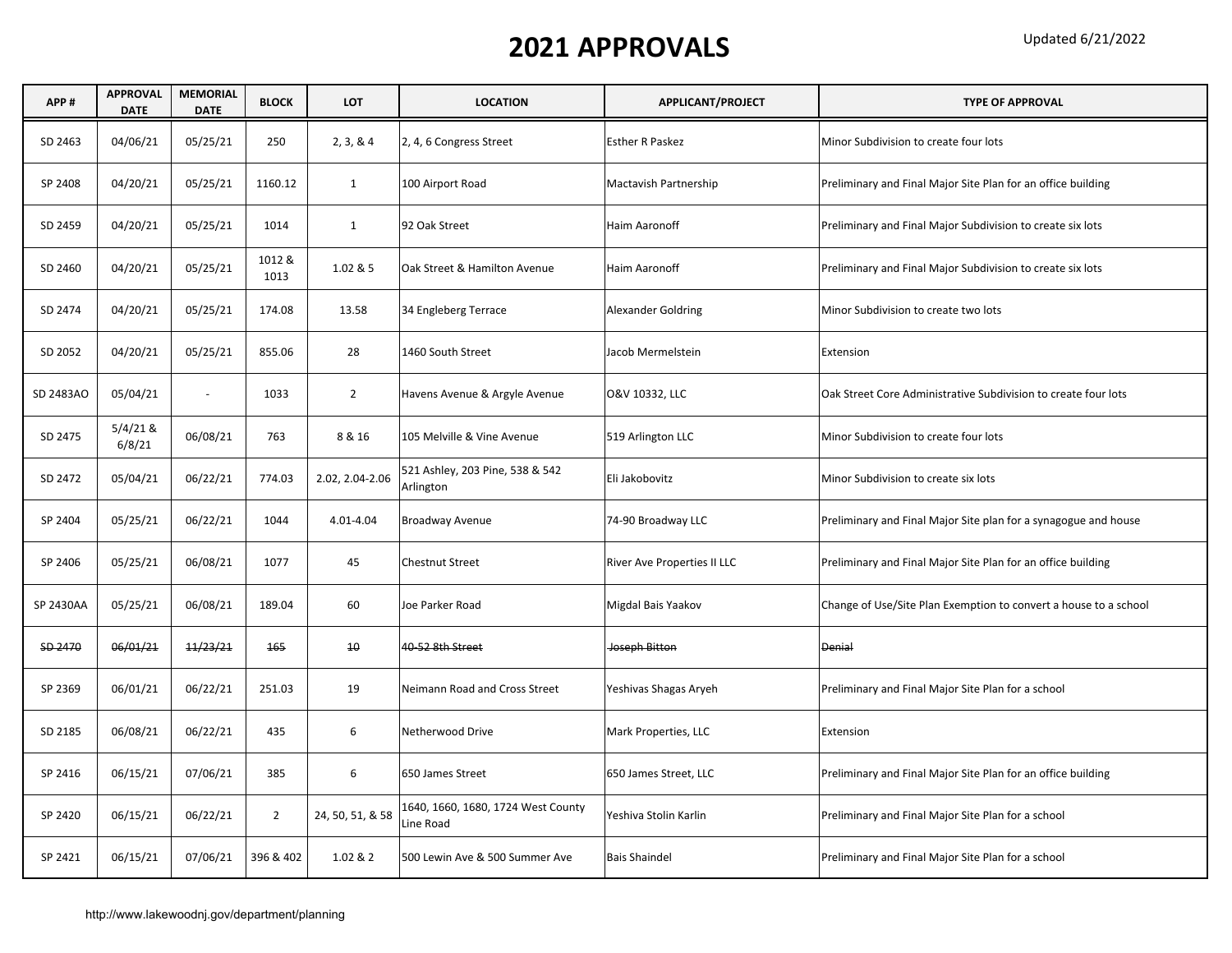#### Updated 6/21/2022

| APP#      | <b>APPROVAL</b><br><b>DATE</b> | <b>MEMORIAL</b><br><b>DATE</b> | <b>BLOCK</b>        | <b>LOT</b>                       | <b>LOCATION</b>                     | APPLICANT/PROJECT                   | <b>TYPE OF APPROVAL</b>                                                         |
|-----------|--------------------------------|--------------------------------|---------------------|----------------------------------|-------------------------------------|-------------------------------------|---------------------------------------------------------------------------------|
| SP 2423   | 06/22/21                       | 11/23/21                       | 188                 | 22, 23, & 24                     | 2023, 2031, 2037 Lanes Mill Road    | Aderes Bais Yaakov                  | Preliminary and Final Major Site Plan for a school                              |
| SP 2409   | 06/22/21                       | 07/20/21                       | 1077                | 39.58                            | 1303 River Avenue                   | Casa Nova Today LLC                 | Preliminary and Final Major Site Plan for a mixed-use building                  |
| SP 2293   | 06/29/21                       | 07/20/21                       | 338                 | $\mathbf{1}$                     | 477 James Street                    | Knesseth Bais Yaakov of Lakewood    | Minor Subdivision and Preliminary and Final Major Site Plan for a synagogue     |
| SP 2418   | 06/29/21                       | 07/20/21                       | 396                 | 1.03                             | 400 Lewin Avenue                    | 400 Lewin LLC                       | Preliminary and Final Major Site Plan for a warehouse                           |
| SD 2481   | 06/29/21                       | 07/20/21                       | 841 & 842           | 6 & 1                            | 301 Spruce Street & Pineview Road   | 301 Spruce Strt LLC                 | Preliminary and Final Major Subdivision to create five lots                     |
| SP 2435   | 07/06/21                       | 07/20/21                       | 549.01              | $\mathbf{1}$                     | 1 America Avenue                    | Township of Lakewood                | courtesy review for additional municipal facility                               |
| SD 2477   | 07/06/21                       | 10/05/21                       | 440                 | 7.02, 56, & 60                   | Cross Street & Massachusetts Ave    | Yeshiva Chemdas Hatorah             | Preliminary and Final Major Subdivision to create 78 lots                       |
| SP 2413   | 07/20/21                       | 09/14/21                       | 160; 161            | 1.03-1.05; 2 & 6   Fourth Street |                                     | Kikar Shabbos LLC                   | Preliminary and Final Major Site Plan for a mixed-use building                  |
| SP 2419   | 07/20/21                       | 09/14/21                       | 1149;<br>1152; 1153 | 1, 5, 6; 1; 1, 5, 6 Oak Street   |                                     | <b>Bnos Devorah</b>                 | Preliminary and Final Major Site Plan for a school                              |
| SP 2357AA | 07/27/21                       | 08/17/21                       | 68                  | 9 & 11                           | 612 Madison Avenue & 415 6th Street | Cheder Bnei Torah                   | Change of Use to convert existing facilities into a school and dean's residence |
| SP 2428   | 08/17/21                       | 09/14/21                       | 439                 | 2.50                             | 2 Tova Drive                        | Elmwood Village Homeowners Assn Inc | Preliminary and Final Major Site Plan for an addition to a synagogue            |
| SP 2414   | 08/17/21                       | 09/14/21                       | 439                 | 21 & 22                          | 1106 & 1118 River Avenue            | Casa Nova Today LLC                 | Preliminary and Final Major Site Plan for a mixed-use building                  |
| SD 2486   | 08/17/21                       | 09/14/21                       | 25.05               | 56.01                            | 1455 14th Street                    | OCY590 LLC                          | Minor Subdivision to create three lots                                          |
| SD 2443A  | 09/14/21                       | 10/19/21                       | 189                 | 116 & 117                        | 629 & 641 Ocean Avenue              | Simon Soloff                        | Amended Preliminary and Final Major Subdivision to create 9 lots                |
| SD 2485   | 09/14/21                       | 10/19/21                       | 11.08               | 17 & 18                          | 17 & 29 Royal Court                 | Yehoshua B Weinstein                | Minor Subdivision to create 3 lots                                              |
| SP 2424   | 10/05/21                       | 11/23/21                       | 46                  | 11                               | 651 7th Street                      | Shmuel Eizikovitz                   | Preliminary and Final Major Site Plan for a shul with rabbi's residence         |
| SP 2351   | 10/05/21                       | 11/23/21                       | 1602                | $\overline{7}$                   | 730 Vassar Avenue                   | 730 Vassar Ave, LLC                 | Preliminary and Final Major Site Plan for building additions                    |
| SD 2492   | 10/05/21                       | 12/14/21                       | 190                 | 151.01                           | 1146 East County Line Road          | YMS Property, LLC                   | Minor Subdivision to create two lots                                            |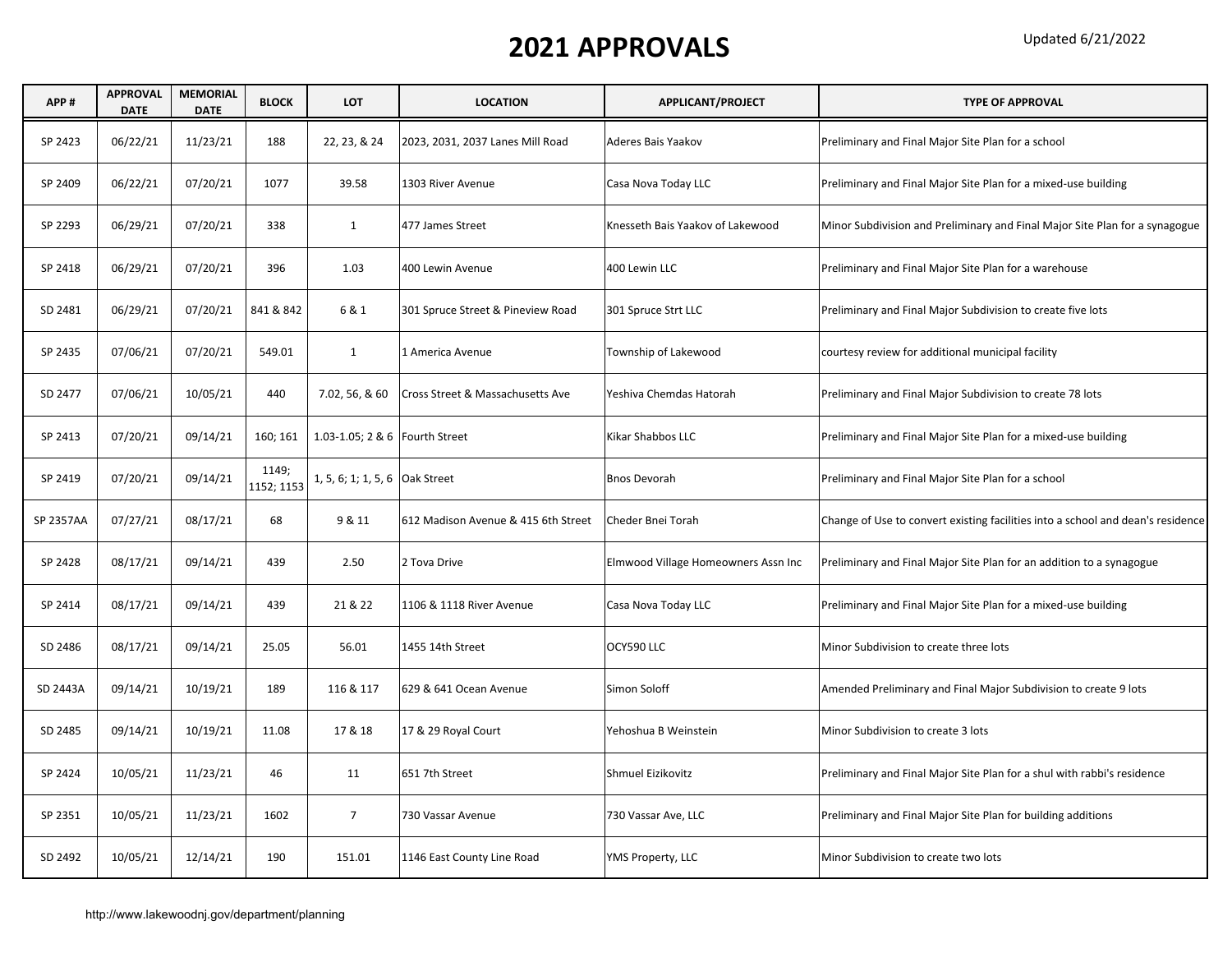| APP#      | <b>APPROVAL</b><br><b>DATE</b> | <b>MEMORIAL</b><br><b>DATE</b> | <b>BLOCK</b> | <b>LOT</b>   | <b>LOCATION</b>                   | APPLICANT/PROJECT                      | <b>TYPE OF APPROVAL</b>                                              |
|-----------|--------------------------------|--------------------------------|--------------|--------------|-----------------------------------|----------------------------------------|----------------------------------------------------------------------|
| SP 2432AA | 10/19/21                       | 11/23/21                       | 414          | 10           | 248 River Avenue                  | Mordechai Salfer                       | Change of Use/Site Plan Exemption to convert a house to an office    |
| SP 2422   | 10/19/21                       | 11/23/21                       | 1606         | 5            | 1890 Swarthmore Avenue            | 1890 Swarthmore, LLC                   | Preliminary and Final Major Site Plan for a warehouse                |
| SD 2457   | 10/19/21                       | 11/23/21                       | 76           | 18 & 19      | 41 Sunset Boulevard               | Benjamin Bar                           | Minor Subdivision to adjust lot lines                                |
| SD 2490   | 10/19/21                       | 11/23/21                       | 548          | $20 - 22$    | 536, 540, 546 Ocean Avenue        | Ocean Avenue Group LLC                 | Minor Subdivision to create four lots                                |
| SP 2443   | 11/23/21                       | 12/14/21                       | 1020         | 1.01         | <b>Halsey Street</b>              | Hatzolah EMS                           | Preliminary and Final Major Site Plan for a medical facility         |
| SD 2503   | 11/23/21                       | 12/14/21                       | 1020         | 1.18         | <b>Halsey Street</b>              | Hatzolah EMS                           | Minor Subdivision to create two lots                                 |
| SP 2429   | 11/23/21                       | 12/14/21                       | 1609         | 26 & 27      | 1975 Rutgers University Boulevard | All Chem Transport                     | Preliminary and Final Major Site Plan for an addition to a warehouse |
| SD 2480   | 11/23/21                       | 12/14/21                       | 1160         | 240 & 251    | 1715 Oak Street & 825 Towbin Ave  | Sudler Lakewood Land, LLC              | Minor Subdivision to create four lots                                |
| SD 2489   | 12/07/21                       | 01/18/22                       | 782          | 7.01 & 8.05  | 685 River & 10 Chelsea Court      | Friedman Family, LLC                   | Minor Subdivision to adjust lot lines                                |
| SD 2497   | 12/07/21                       | 01/18/22                       | 855.02       | 21           | 1442 East Spruce Street           | Eliyahu Finkel                         | Minor Subdivision to create two lots                                 |
| SD 2493   | 12/07/21                       | 01/18/22                       | 189          | 169 & 174.01 | 131 N Oakland & 22 Cherry Street  | Mordechai Finkelstein                  | Minor Subdivision to create three lots                               |
| SD 2501   | 12/07/21                       | 01/18/22                       | 110          | 15           | 1215 Clifton Avenue               | Malky Rubin                            | Denial                                                               |
| SD 2464A  | 12/14/21                       | 01/18/22                       | 563          | $\mathbf{1}$ | 390 New Hampshire Avenue          | Lakewood Municipal Utilities Authority | Courtesy review of an amended site plan (GAC building)               |
| SP 2454   | 12/14/21                       | 01/18/22                       | 1248.23      | 70 & 82      | 2000 Shorrock Street              | Lakewood Municipal Utilities Authority | Courtesy review of a site plan (GAC building)                        |
| SD 2474   | 12/14/21                       | 01/18/22                       | 174.08       | 13.58        | 34 Engleberg Terrace              | <b>Alexander Goldring</b>              | Extension                                                            |
| SD 2500   | 12/14/21                       | 01/18/22                       | 961.03       | 6            | 500 Boulevard of the Americas     | 500 BLVD LLC                           | Minor Subdivision to create two lots                                 |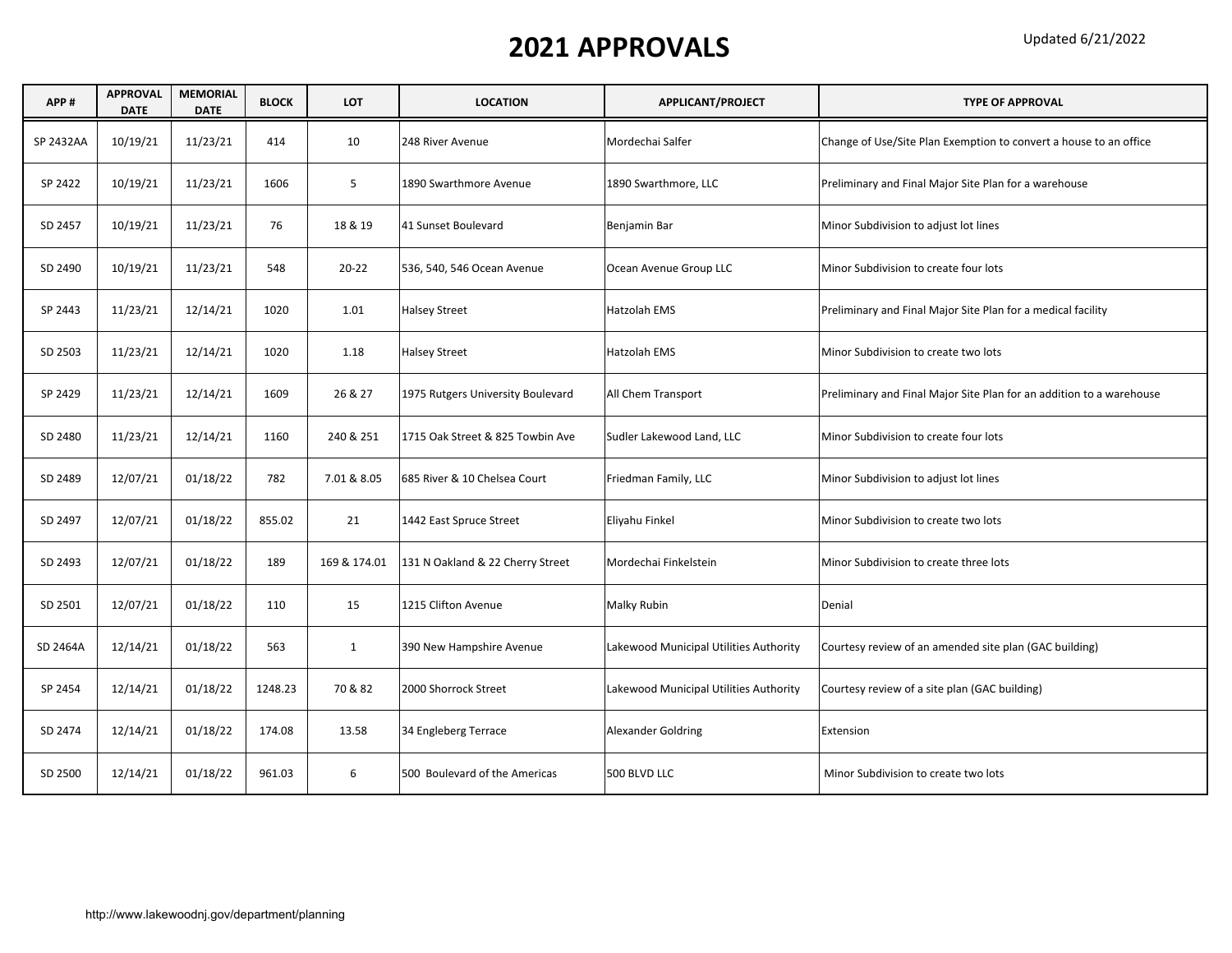| APP#      | <b>APPROVAL</b><br><b>DATE</b> | <b>MEMORIAL</b><br><b>DATE</b> | <b>BLOCK</b> | LOT                         | <b>LOCATION</b>                 | APPLICANT/PROJECT                             | <b>TYPE OF APPROVAL</b>                                                 |
|-----------|--------------------------------|--------------------------------|--------------|-----------------------------|---------------------------------|-----------------------------------------------|-------------------------------------------------------------------------|
| SP 2319AA | 01/08/20                       | 02/04/20                       | 142          | 16                          | 490 East Kennedy Boulevard      | Mark Abraham                                  | Change of Use/Site Plan Exemption to convert house to office            |
| SP 2138   | 01/08/20                       | 02/04/20                       | 1077         | 22 & 23                     | 117 Route 70 & Locust Street    | Flea Market Developers LLC                    | Extension                                                               |
| SD 2423   | 01/08/20                       | 02/04/20                       | 538          | 9                           | 330 Ocean Avenue                | Zeev Rothschild                               | Minor Subdivision to create two lots                                    |
| SD 2063   | 01/21/20                       | 02/18/20                       | 189.16       | 157                         | Joe Parker Road                 | Eli Schwab                                    | Extension                                                               |
| SP 2344   | 01/21/20                       | 03/03/20                       | 1096         | 1&2                         | 355 & 363 Chestnut Street       | Mesivta Ahavas Hatorah                        | roadway improvement waivers added to previous school Site Plan approval |
| SP 2347   | 01/21/20                       | 02/18/20                       | 1159.01      | 33                          | 1420 Oak Street                 | Yeshiva Yaaros Devash                         | Preliminary and Final Major Site Plan for a school                      |
| SP 2340   | 02/04/20                       | 03/03/20                       | 961          | 2.02, 2.03, 2.07,<br>& 2.12 | Avenue of the States            | Ave of the States Office Urban Renewal<br>LLC | Preliminary and Final Major Site Plan for an office building            |
| SP 2356   | 02/04/20                       | 03/03/20                       | 1160.04      | 47.03                       | 1215 Paco Way                   | 1215 Paco Way, LLC                            | Preliminary and Final Major Site Plan for a warehouse                   |
| SD 2427   | 02/04/20                       | 03/03/20                       | 411          | 3.21 & 69                   | 12 Omni Court & 15 Sylvan Court | David Kahan                                   | Minor Subdivision to create three lots                                  |
| SP 2358   | 02/04/20                       | 03/03/20                       | 855.01       | 22 & 30                     | 1491 & 1499 East Spruce Street  | Spruce Care, LLC                              | Preliminary and Final Major Site Plan for a daycare                     |
| SD 2383   | $\omega$                       | 03/03/20                       | 189          | 173                         | Ocean Avenue                    | Zissel Scheinerman                            | Vacation of prior approval                                              |
| SP 2272A  | 02/18/20                       | 04/21/20                       | 189          | 28 & 29                     | 836 & 840 Ridge Avenue          | Congregation Pri Aahron                       | Amended Preliminary and Final Major Site Plan for a school              |
| SD 2425   | 02/18/20                       | 04/21/20                       | 236          | 18, 19.01, &<br>19.02       | 419 East Fifth Street           | Bais Medrash East Fifth Street                | Minor Subdivisiont to consolidate into two lots                         |
| SP 2352   | 02/18/20                       | 04/21/20                       | 236          | 18, 19.01, &<br>19.02       | 419 East Fifth Street           | Bais Medrash East Fifth Street                | Preliminary and Final Major Site Plan for a synagogue                   |
| SD 2337   | 02/18/20                       | 04/21/20                       | 855.03       | 37                          | <b>Towers Street</b>            | Chaim Tzvi Hershkowitz                        | Extension                                                               |
| SD 2400   | 03/03/20                       | 04/21/20                       | 175          | 63, 64, 65                  | East Kennedy Boulevard          | Alan Krupnick                                 | Minor Subdivisiont to create two lots                                   |
| SP 2359AA | 03/03/20                       | 04/21/20                       | 188          | 10                          | 2017 Lanes Mill Road            | Yehuda Lench                                  | Change of Use/Site Plan Exemptiont to convert house to shul             |
| SP 2361AA | 03/03/20                       | 04/21/20                       | 12.04        | 67                          | 23 Circle Place                 | <b>Avrohom Y Maierovits</b>                   | Change of Use/Site Plan Exemptiont to convert house to shul             |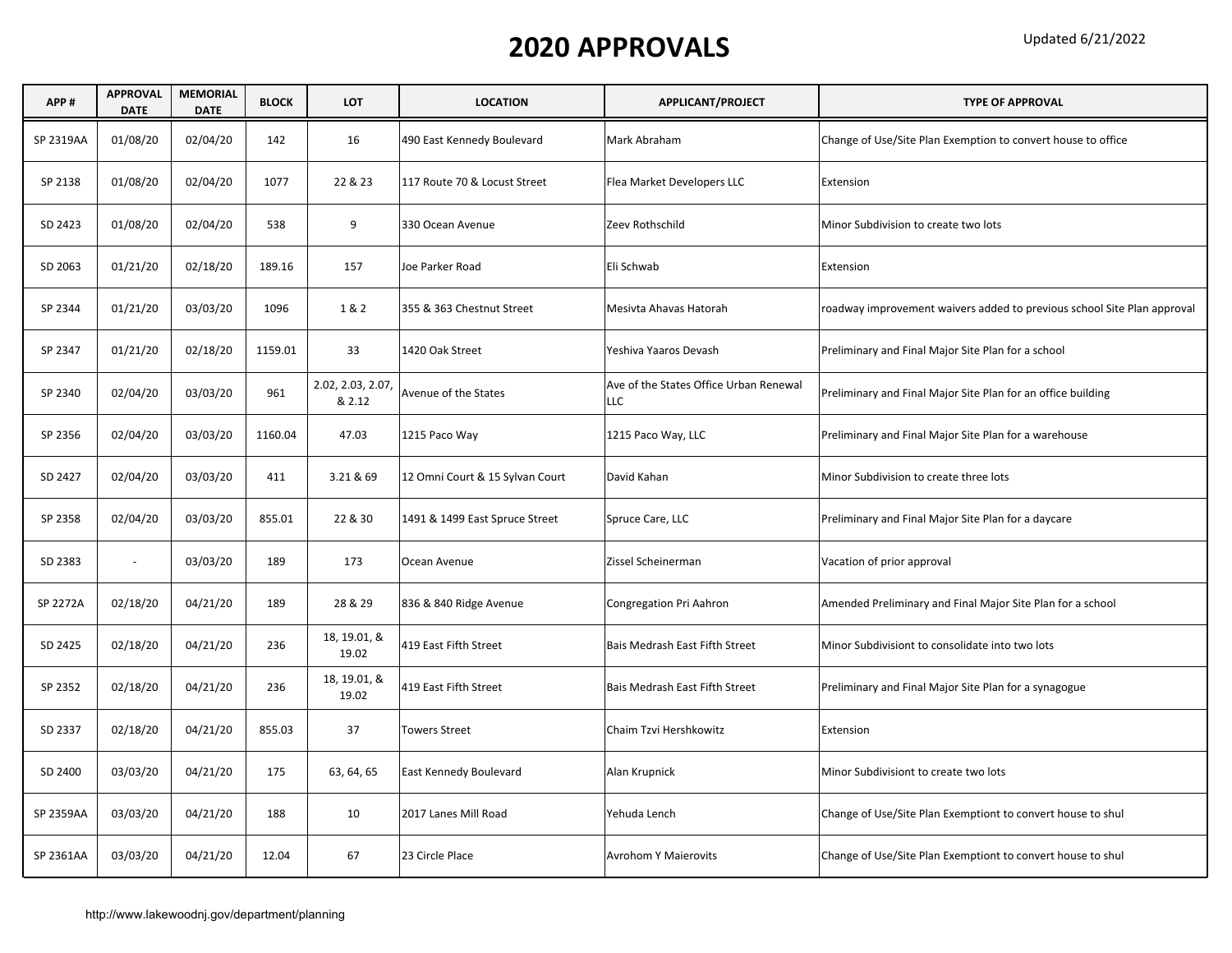| APP#      | <b>APPROVAL</b><br><b>DATE</b> | <b>MEMORIAL</b><br><b>DATE</b> | <b>BLOCK</b>   | <b>LOT</b>                     | <b>LOCATION</b>                                             | APPLICANT/PROJECT                   | <b>TYPE OF APPROVAL</b>                                                                                            |
|-----------|--------------------------------|--------------------------------|----------------|--------------------------------|-------------------------------------------------------------|-------------------------------------|--------------------------------------------------------------------------------------------------------------------|
| SD 2433   | 03/03/20                       | 04/21/20                       | 768            | 53, 54, 63, & 64               | 406, 410, 414, 418 Dr M L K Drive                           | Abraham Chopp                       | Minor Subdivision to create six lots                                                                               |
| SD 2432   | 05/05/20                       | 05/19/20                       | 11.10          | 70 & 71                        | 136 & 138 Gudz Road                                         | Yehuda Rotberg                      | Minor Subdivision to realign lot lines                                                                             |
| SP 2363AA | 05/05/20                       | 05/19/20                       | 376            | 1                              | 28 Drake Road                                               | Heshy Rawicki                       | Change of Use/Site Plan Exemption to convert house to shul                                                         |
| SD 2424   | 05/05/20                       | 05/19/20                       | 1024           | 1.03                           | Wadsworth Ave & Edgecomb Ave                                | Gefen Construction, LLC             | Preliminary & Final Major Subdivision & Site Plan to create 38 duplex units<br>and one synagogue/rabbi's residence |
| SP 2372   | 05/06/20                       | 05/19/20                       | 1057           | $\mathbf{1}$                   | Vine Avenue (John Patrick Park)                             | Lakewood Township                   | Courtesy Review for a new municipal community center                                                               |
| SD 2386   | 05/06/20                       | 05/19/20                       | 174.11         | 34.03-34.05,<br>37.01, & 37.02 | 922 & 937 East County Line, Somerset<br>Avenue              | Joseph Ginsberg                     | Extension                                                                                                          |
| SD 2396   | 05/06/20                       | 05/19/20                       | 417            | 20, 21, & 23                   | 326 & 332 River Avenue, 12 Birch Street   Mordechai Eichorn |                                     | Extension                                                                                                          |
| SD 2399   | 05/12/20                       | 06/02/20                       | $\overline{2}$ | 32, 46, 49, 52, &<br>53        | Pawnee Road                                                 | Torah Education of America Inc.     | Extension                                                                                                          |
| SD 2404   | 05/12/20                       | 06/02/20                       | 961            | 2.07 & 2.12                    | Avenue of the states                                        | Ave of the States Urban Renewal LLC | Extension                                                                                                          |
| SP 2366   | 05/19/20                       | 06/02/20                       | 251.03         | 27                             | 40 Neimann Road                                             | Mesoras Hatorah                     | Preliminary & Final Major Site Plan for a school                                                                   |
| SD 2436   | 05/19/20                       | 06/02/20                       | 251.01         | 86.01                          | 63 Drake Road                                               | Simcha Birnbaum                     | Minor Subdivision to create two lots                                                                               |
| SP 2365   | 06/02/20                       | 06/16/20                       | 105            | 5                              | 140 East Kennedy Boulevard                                  | 140 E Kennedy Boulevard LLC         | Preliminary and Final Major Site Plan for a retail building                                                        |
| SP 2364   | 06/02/20                       | 06/16/20                       | 402            | $\overline{2}$                 | 500 Summer Avenue                                           | Yeshiva Toras Aron Inc.             | Preliminary and Final Major Site Plan for a gym                                                                    |
| SD 2437   | 06/16/20                       | 07/07/20                       | 536            | 37 & 47                        | 332 & 336 Laurel Avenue                                     | Shraga Sternbuch                    | Minor Subdivision to create three lots                                                                             |
| SP 2370AA | 06/23/20                       | 07/07/20                       | 1248.01        | 14                             | 82 Erica Road                                               | Tuvia Steinharter                   | Change of Use/Site Plan Exemption for a school                                                                     |
| SP 2376   | 06/23/20                       | 07/07/20                       | 1064           | 3                              | <b>River Ave</b>                                            | <b>Chemed Health Center</b>         | Preliminary and Final Major Site Plan for an ambulatory diagnostic and<br>treatment center                         |
| SD 1949   | 06/23/20                       | 07/07/20                       | 250            | 2, 3, 4, 5                     | <b>Congress Street</b>                                      | Aaron Finkelstein                   | Extension                                                                                                          |
| SD 2440   | 07/07/20                       | 07/21/20                       | 1019           | 3.01                           | Edgecomb Avenue                                             | Edgecomb Parkview II                | Preliminary and Final Major Subdivision to create three lots                                                       |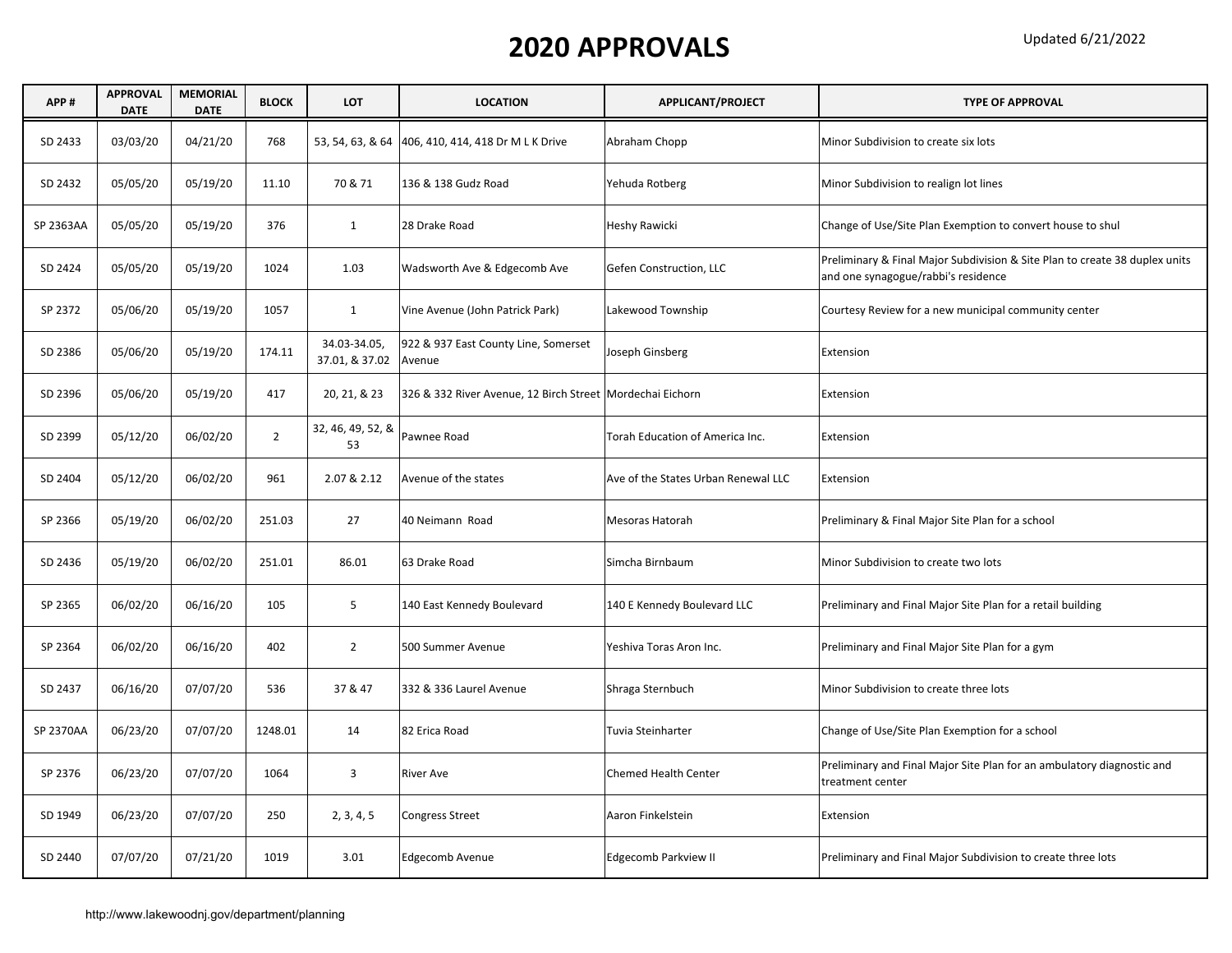| APP#      | <b>APPROVAL</b><br><b>DATE</b> | <b>MEMORIAL</b><br><b>DATE</b> | <b>BLOCK</b> | <b>LOT</b>                  | <b>LOCATION</b>                                   | APPLICANT/PROJECT                       | <b>TYPE OF APPROVAL</b>                                            |
|-----------|--------------------------------|--------------------------------|--------------|-----------------------------|---------------------------------------------------|-----------------------------------------|--------------------------------------------------------------------|
| SD 2438   | 07/07/20                       | 07/21/20                       | 25.05        | 46.09 & 47                  | 102 Ivory Court & 1495 14th Street                | <b>Moses Schwartz</b>                   | Minor Subdivision to realign lot lines                             |
| SP 2368   | 07/07/20                       | 07/21/20                       | 1035         | 4.03, 4.04, 5.01,<br>& 5.02 | Vine Street & Bradhurst Avenu                     | Rabbi Moses Krusz                       | Preliminary and Final Major Site Plan for a synagogue              |
| SP 2373AA | 07/14/20                       | 07/28/20                       | 46           | 4-6 & 22-24                 | 8th Street and 7th Street                         | Beth Medrash Govoha                     | Site Plan Exemption for a parking lot                              |
| SD 2442   | 07/21/20                       | 08/11/20                       | 27           | 1.24 & 48                   | 1002 West Kennedy & 4 Teaberry Court Joseph Atlas |                                         | Minor Subdivision to adjust lot lines                              |
| SP 2377AA | 07/21/20                       | 08/11/20                       | 524.27       | 74.02                       | 1626 Massachusetts Ave                            | 1626 Massachusetts Ave, LLC             | Change of Use/Site Plan Exemption to convert a house to a school   |
| SP 2354   | 07/21/20                       | 08/11/20                       | 1609         | 28.02 & 28.03               | 1985 Rutgers University Boulevard                 | RBM Properties, LLC                     | Preliminary and Final Major Site Plan for a building addition      |
| SP 2211A  | 07/21/20                       | 07/28/20                       | 364          | $\mathbf{1}$                | 550 James Street                                  | Bnos Melech of Lakewood Inc.            | Amended Preliminary and Final Major Site Plan for a school and gym |
| SD 2441   | 07/28/20                       | 08/11/20                       | 445          | $\overline{2}$              | 120 Massachusetts Ave                             | Fifth Point Holdings LLC                | Major Subdivision to create 44 lots                                |
| SD 1564B  | 08/13/20                       | 08/25/20                       | 187.15       | 9                           | Lanes Mill Road                                   | Harvard Partners, LLC                   | Amended Major Subdivision to create 15 lots                        |
| SD 2428   | 08/13/20                       | 08/25/20                       | 189.03       | 181-183                     | 262, 266, 268 Joe Parker Road                     | Oak St Invest, LLC                      | Major Subdivision to create 5 lots                                 |
| SP 2380   | 08/13/20                       | 08/25/20                       | 1034         | 4.03 & 4.04                 | <b>Bradhurst Avenue</b>                           | Congregation Tiferet Tzvi Yehuda Bluzev | Major Site Plan for a synagogue                                    |
| SP 2374   | 08/18/20                       | 09/08/20                       | 104          | 13 & 59.01                  | 670 Squankum Road                                 | Congregation Toldos Yaakov Yosef        | Major Site Plan for a school                                       |
| SP 2381   | 08/25/20                       | 09/08/20                       | 1087         | 20                          | 512 Chestnut Street                               | 512 Chestnut Street, LLC                | Major Site Plan for an office building                             |
| SP 2390AA | 09/01/20                       | 09/22/20                       | 524.36       | 9                           | 420 Cross Street                                  | Simcha Gellerman                        | Change of Use/Site Plan Exemption for a school                     |
| SP 2109A  | 09/08/20                       | 10/13/20                       | 961.01       | 2.02 & 2.03                 | Pine Street & New Hampshire Avenue                | RD Lakewood, LLC                        | Amended Major Site Plan for a hotel                                |
| SD 2446   | 09/08/20                       | 09/22/20                       | 238          | 8 & 10                      | 555 & 559 Park Avenue                             | Chasidei Skulen de Lakewood             | Minor Subdivision to create 4 lots                                 |
| SD 2439   | 09/08/20                       | 09/22/20                       | 827          | 4 & 5                       | 303 Albert Avenue & Charity Tull                  | Shlomo Wilner                           | Minor Subdivision to create 3 lots                                 |
| SD 2448   | 09/22/20                       | 10/13/20                       | 11.04        | 9                           | 6 Miller Road                                     | Daniel Roth                             | Minor Subdivision to create 2 lots                                 |